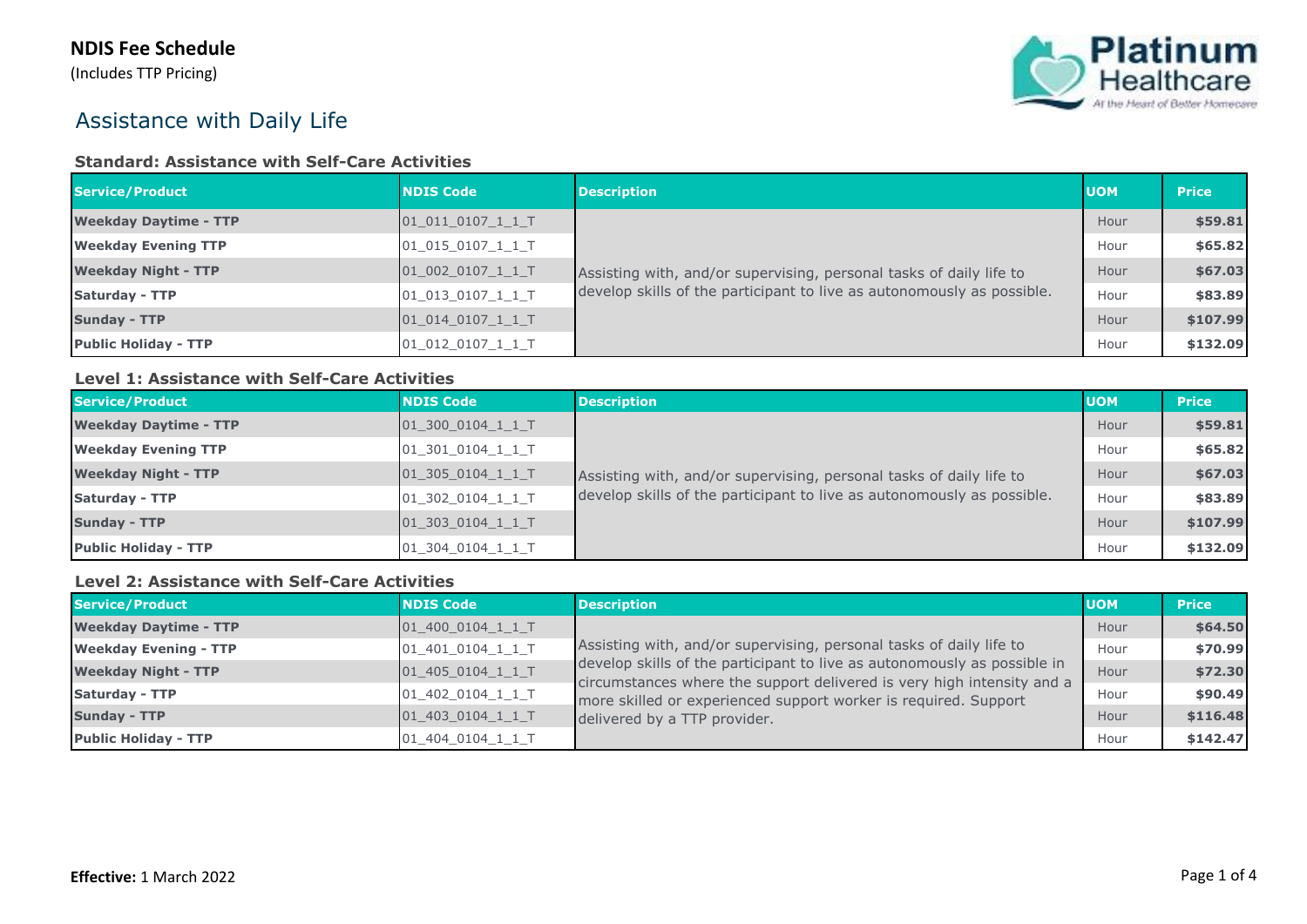### **NDIS Fee Schedule**

(Includes TTP Pricing)



#### **Level 3: Assistance with Self-Care Activities**

| Service/Product                | <b>NDIS Code</b>         | <b>Description</b>                                                                                                                                                                                                                                                                           | <b>UOM</b> | <b>Price</b> |
|--------------------------------|--------------------------|----------------------------------------------------------------------------------------------------------------------------------------------------------------------------------------------------------------------------------------------------------------------------------------------|------------|--------------|
| <b>Weekday Daytime - TTP</b>   | 01 500 0104 1 1 T        |                                                                                                                                                                                                                                                                                              | Hour       | \$67.81      |
| <b>Weekday Evening - TTP</b>   | 01 501 0104 1 1 T        | Assisting with, and/or supervising, personal tasks of daily life to<br>develop skills of the participant to live as autonomously as possible in<br>circumstances where the support delivered is very high intensity and a<br>more skilled or experienced support worker is required. Support | Hour       | \$74.63      |
| <b>Weekday Night - TTP</b>     | $01_505_0104_11_$        |                                                                                                                                                                                                                                                                                              | Hour       | \$76.01      |
| Level 3 - Saturday - TTP       | 01_502_0104_1_1_T        |                                                                                                                                                                                                                                                                                              | Hour       | \$95.13      |
| Level 3 - Sunday - TTP         | $01$ 503 0104 1 1 T      | delivered by a TTP provider.                                                                                                                                                                                                                                                                 | Hour       | \$122.45     |
| Level 3 - Public Holiday - TTP | $01\_504\_0104\_1\_1\_T$ |                                                                                                                                                                                                                                                                                              | Hour       | \$149.78     |

#### **Overnight - Assistance with self-care activities**

| Service/Product                                                   | <b>NDIS Code</b> | <b>Description</b>                                                                                                                                                             | <b>UOM</b> | <b>NPrice</b> |
|-------------------------------------------------------------------|------------------|--------------------------------------------------------------------------------------------------------------------------------------------------------------------------------|------------|---------------|
| <b>Assistance With Self-Care - Night-Time</b><br><b>Sleepover</b> | 01 010 0107 1 1  | Assistance with, or supervision of, personal tasks of daily living where<br>overnight support is needed, but the care giver can sleep when not<br>required to provide support. | EA         | \$242.95      |

## Assistance with Social and Community Participation

#### **Standard: Assistance with social and community participation**

| Service/Product              | <b>NDIS Code</b>  | <b>Description</b>                                                                                                              | <b>UOM</b> | <b>Price</b> |
|------------------------------|-------------------|---------------------------------------------------------------------------------------------------------------------------------|------------|--------------|
| <b>Weekday Daytime - TTP</b> | 04 104 0125 6 1 T |                                                                                                                                 | Hour       | \$59.81      |
| <b>Weekday Evening - TTP</b> | 04_103_0125_6_1_T | Supporting a participant to engage in community, social and/or<br>recreational activities. Support delivered by a TTP provider. | Hour       | \$65.82      |
| <b>Saturday - TTP</b>        | 04_105_0125_6_1_T |                                                                                                                                 | Hour       | \$83.89      |
| <b>Sunday - TTP</b>          | 04 106 0125 6 1 T |                                                                                                                                 | Hour       | \$107.99     |
| <b>Public Holiday - TTP</b>  | 04 102 0125 6 1 T |                                                                                                                                 | Hour       | \$132.09     |

#### **Level 1: Assistance with social and community participation**

| Service/Product              | <b>NDIS Code</b>  | <b>Description</b>                                                                                                              | <b>UOM</b> | <b>Price</b> |
|------------------------------|-------------------|---------------------------------------------------------------------------------------------------------------------------------|------------|--------------|
| <b>Weekday Daytime - TTP</b> | 04 300 0104 1 1 T |                                                                                                                                 | Hour       | \$59.81      |
| <b>Weekday Evening - TTP</b> | 04 301 0104 1 1 T | Supporting a participant to engage in community, social and/or<br>recreational activities. Support delivered by a TTP provider. | Hour       | \$65.82      |
| <b>Saturday - TTP</b>        | 04_302_0104_1_1_T |                                                                                                                                 | Hour       | \$83.89      |
| <b>Sunday - TTP</b>          | 04 303 0104 1 1 T |                                                                                                                                 | Hour       | \$107.99     |
| <b>Public Holiday - TTP</b>  | 04 304 0104 1 1 T |                                                                                                                                 | Hour       | \$132.09     |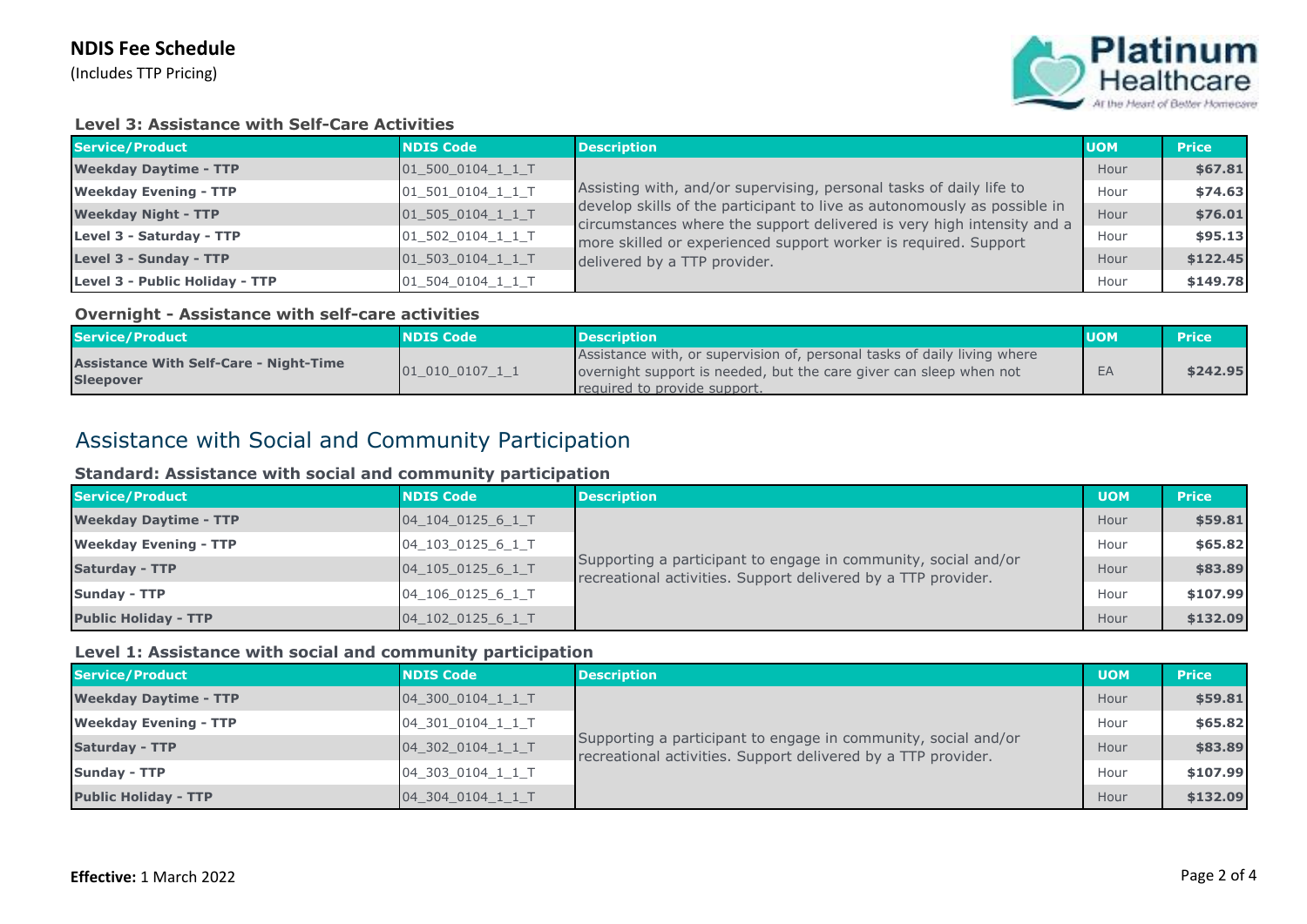### **NDIS Fee Schedule**

(Includes TTP Pricing)



#### **Level 2: Assistance with social and community participation**

| Service/Product              | <b>NDIS Code</b>  | <b>Description</b>                                                                                                                                                                                                                                | <b>UOM</b> | <b>Price</b> |
|------------------------------|-------------------|---------------------------------------------------------------------------------------------------------------------------------------------------------------------------------------------------------------------------------------------------|------------|--------------|
| <b>Weekday Daytime - TTP</b> | 04 400 0104 1 1 T | Supporting a participant to engage in community, social and/or<br>recreational activities, where the support delivered is high intensity and<br>a more skilled or experienced support worker is required. Support<br>delivered by a TTP provider. | Hour       | \$64.50      |
| <b>Weekday Evening - TTP</b> | 04_401_0104_1_1_T |                                                                                                                                                                                                                                                   | Hour       | \$70.99      |
| <b>Saturday - TTP</b>        | 04_402_0104_1_1_T |                                                                                                                                                                                                                                                   | Hour       | \$90.49      |
| <b>Sunday - TTP</b>          | 04_403_0104_1_1_T |                                                                                                                                                                                                                                                   | Hour       | \$116.48     |
| <b>Public Holiday - TTP</b>  | 04 404 0104 1 1 T |                                                                                                                                                                                                                                                   | Hour       | \$142.47     |

#### **Level 3: Assistance with social and community participation**

| Service/Product              | <b>NDIS Code</b>  | <b>Description</b>                                                                                                                           | <b>UOM</b> | <b>Price</b> |
|------------------------------|-------------------|----------------------------------------------------------------------------------------------------------------------------------------------|------------|--------------|
| <b>Weekday Daytime - TTP</b> | 04 500 0104 1 1 T |                                                                                                                                              | Hour       | \$67.81      |
| <b>Weekday Evening - TTP</b> | 04_501_0104_1_1_T | Supporting a participant to engage in community, social and/or                                                                               | Hour       | \$74.63      |
| <b>Saturday - TTP</b>        | 04_502_0104_1_1_T | recreational activities, where the support delivered is very high<br>intensity and a more skilled or experienced support worker is required. | Hour       | \$95.13      |
| <b>Sunday - TTP</b>          | 04_503_0104_1_1_T | Support delivered by a TTP provider.                                                                                                         | Hour       | \$122.45     |
| <b>Public Holiday - TTP</b>  | 04 504 0104 1 1 T |                                                                                                                                              | Hour       | \$149.78     |

## Assistance with daily Life – Community Nursing Care

| Service/Product                           | <b>NDIS Code</b> | <b>Description</b>                                                                                     | <b>UOM</b> | <b>Price</b> |
|-------------------------------------------|------------------|--------------------------------------------------------------------------------------------------------|------------|--------------|
| <b>Registered Nurse - Weekday Daytime</b> | 01 606 0114 1 1  |                                                                                                        | Hour       | \$107.25     |
| Registered Nurse - Weekday Evening        | 01 607 0114 1 1  |                                                                                                        | Hour       | \$118.31     |
| <b>Registered Nurse - Weekday Night</b>   | 01 611 0114 1 1  |                                                                                                        | Hour       | \$120.51     |
| <b>Registered Nurse - Saturday</b>        | 01 608 0114 1 1  |                                                                                                        | Hour       | \$153.05     |
| <b>Registered Nurse - Sunday</b>          | 01 609 0114 1 1  |                                                                                                        | Hour       | \$175.95     |
| <b>Registered Nurse - Public Holiday</b>  | 01 610 0114 1 1  |                                                                                                        | Hour       | \$198.85     |
| <b>Enrolled Nurse - Weekday Daytime</b>   | 15 400 0114 1 3  |                                                                                                        | Hour       | \$86.62      |
| <b>Enrolled Nurse - Weekday Evening</b>   | 15 401 0114 1 3  |                                                                                                        | Hour       | \$95.55      |
| <b>Enrolled Nurse - Weekday Night</b>     | 15 405 0114 1 3  |                                                                                                        | Hour       | \$97.33      |
| <b>Enrolled Nurse - Saturday</b>          | 15 402 0114 1 3  |                                                                                                        | Hour       | \$123.57     |
| <b>Enrolled Nurse - Sunday</b>            | 15 403 0114 1 3  | Delivery of Health Supports by a Registered Nurse.<br>Delivery of Health Supports by an Enrolled Nurse | Hour       | \$142.05     |
| <b>Enrolled Nurse - Public Holiday</b>    | 15 404 0114 1 3  |                                                                                                        | Hour       | \$160.52     |